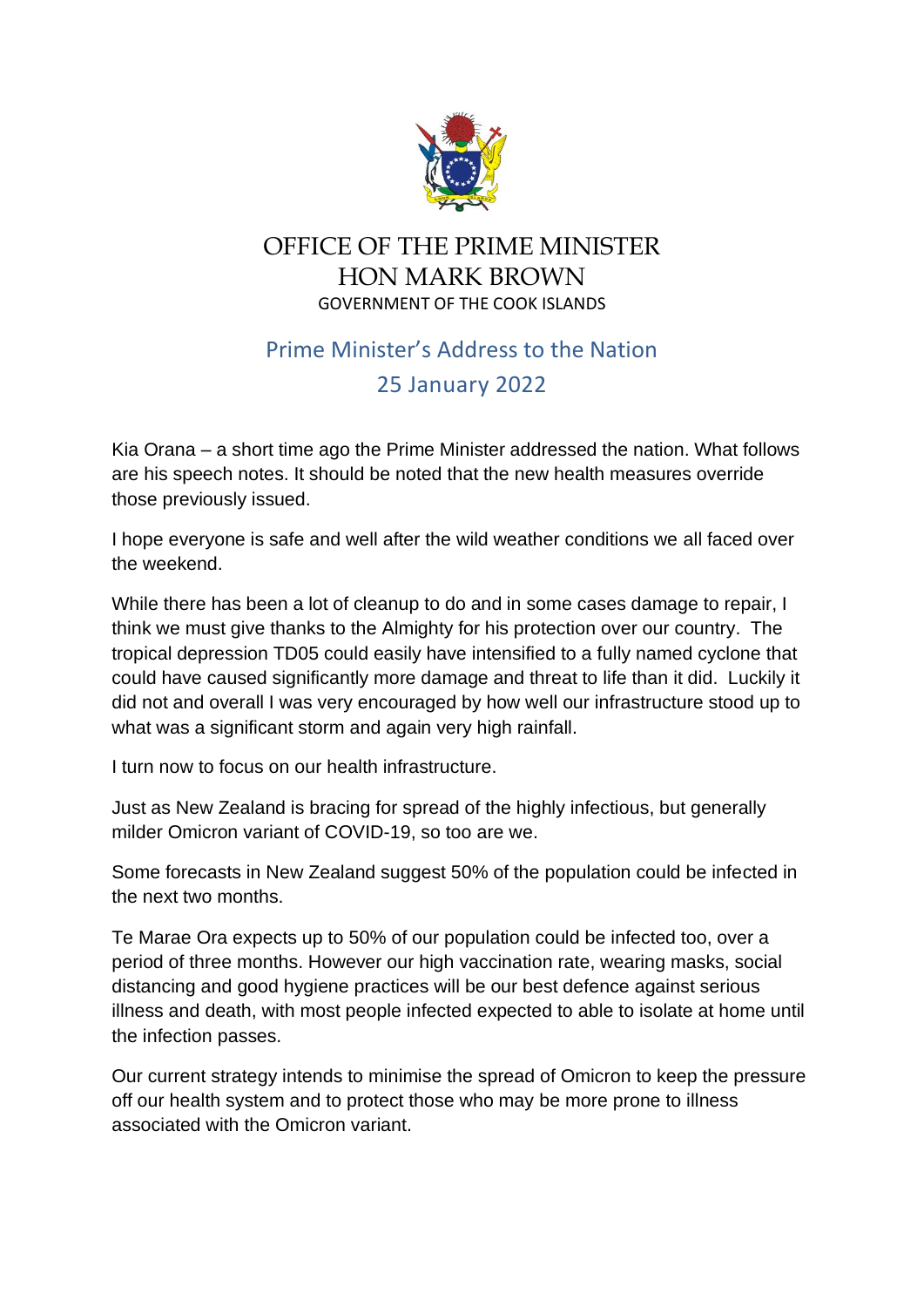Our covid-free status, and our ability to watch how other countries are handling the pandemic, has allowed us to prepare and strengthen our health systems as best we can.

It was told to me that public health is best described as the organised response by society to protect and promote health, and to prevent illness, injury, and disability.

It is a core responsibility of government. And one my government, your government, takes very seriously.

Public health comprises three components. The first is "health protection", and there are examples of this, such as; mandatory helmet wearing to protect against motorbike accidents or the banning of smoking in public places, or emergency powers that allow pandemic control measures such as crowd restrictions or lockdowns.

"Health promotion" refers to the process by which we, us people, are enabled to improve or control our health, through mask use, hand washing, social distancing, and fist bumping instead of hugging, for instance.

The third component – "disease prevention and early detection" – includes testing, surveillance, screening, and prevention programmes.

Our vaccination program is an example of disease prevention. We should all be incredibly proud of our achievement of being one of the most highly vaccinated populations in the world.

So far, 99.6% of us have had at least the first dose, 97% of us have had the second dose and the booster shot / third dose has been received by 70% of the eligible populations on Rarotonga and Aitutaki.

Reducing the risk of airborne transmission is something we all must take responsibility for. One of the best ways to do this is to wear a mask whenever you are in public.

One of the best masks currently available is the KF94. A mask exactly like this one –

Our government, through Te Marae Ora has been successful in securing a large quantity of these masks. Enough to allow for 5 masks to be given to every resident.

Beginning today on Rarotonga the Puna will be managing the distribution to households, while Tourism Cook Islands will be co-ordinating the distribution of masks to over 400 tourism properties and services. So let's get used to carrying our masks with us wherever we go.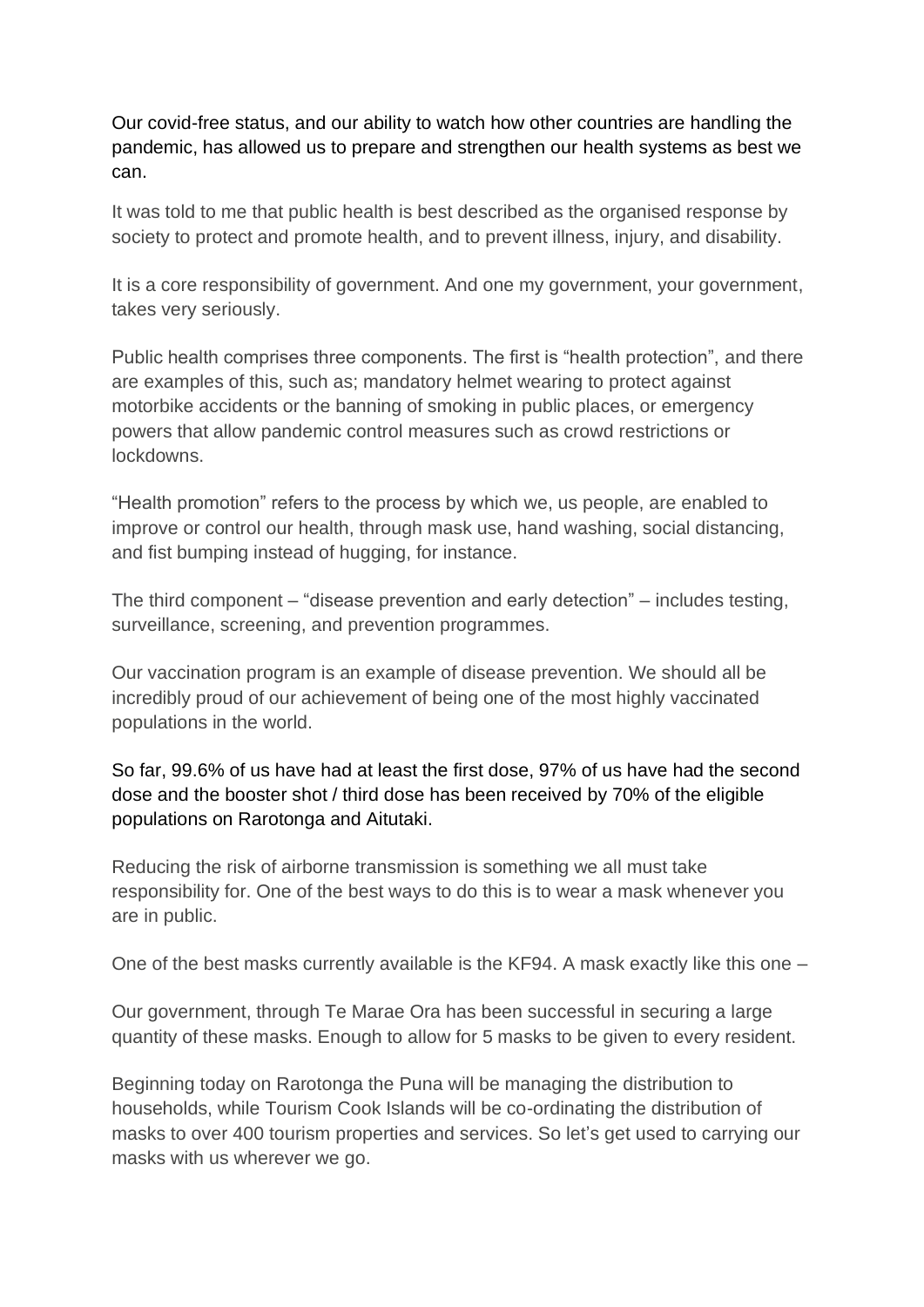COVID infections are spread from person to person, most frequently through airborne transmission.

We all need to control our own risk of exposure – wearing a mask does just that.

As more information – scientific information – is known, Te Marae Ora will continue to adjust it's focus. One thing this epidemic has taught the world is the importance of remaining agile and flexible enough to change strategy when the evidence directs you to.

As an epidemic disease, covid will always find the unvaccinated and under vaccinated and will spread rapidly in those groups. This is why it is so important to be vaccinated.

This coming Friday and Saturday the Te Marae Ora vaccination team will again be offering vaccinations to anyone over 12 years on Rarotonga who wants to begin their vaccination process, get their second dose, or get their third/booster shots.

Next week the team will be administering the third/booster shots to our people on Atiu, Mangaia, Mitiaro and Mauke.

Again, and I'm aware there are very few of our people who are unvaccinated in the Pa Enua, but anyone who has had a change of mind will be welcome to begin their vaccination process.

## Vaccination for our 5 – 11-year-olds is expected to begin within the next two weeks.

**Contact tracing** is another area where we can demonstrate our care for ourselves and those around us.

Contact tracing is important because close contacts are at highest risk of becoming infected next, and if they are not identified, isolated, and quarantined they will go on to infect others and cause exponential epidemic growth.

CookSafe is our best contact tracing program – I urge you all to use it. Omicron transmits is at a higher rate than other known variants. When everyone tags in, we strengthen the speed and increase efficiency in locating potential close contacts and shutting it down. This means we can actively work in reducing the spread.

Cabinet has met twice over the last three days and has approved the implementation of the following extra public health measures proposed by Te Marae Ora.

From midnight tomorrow night;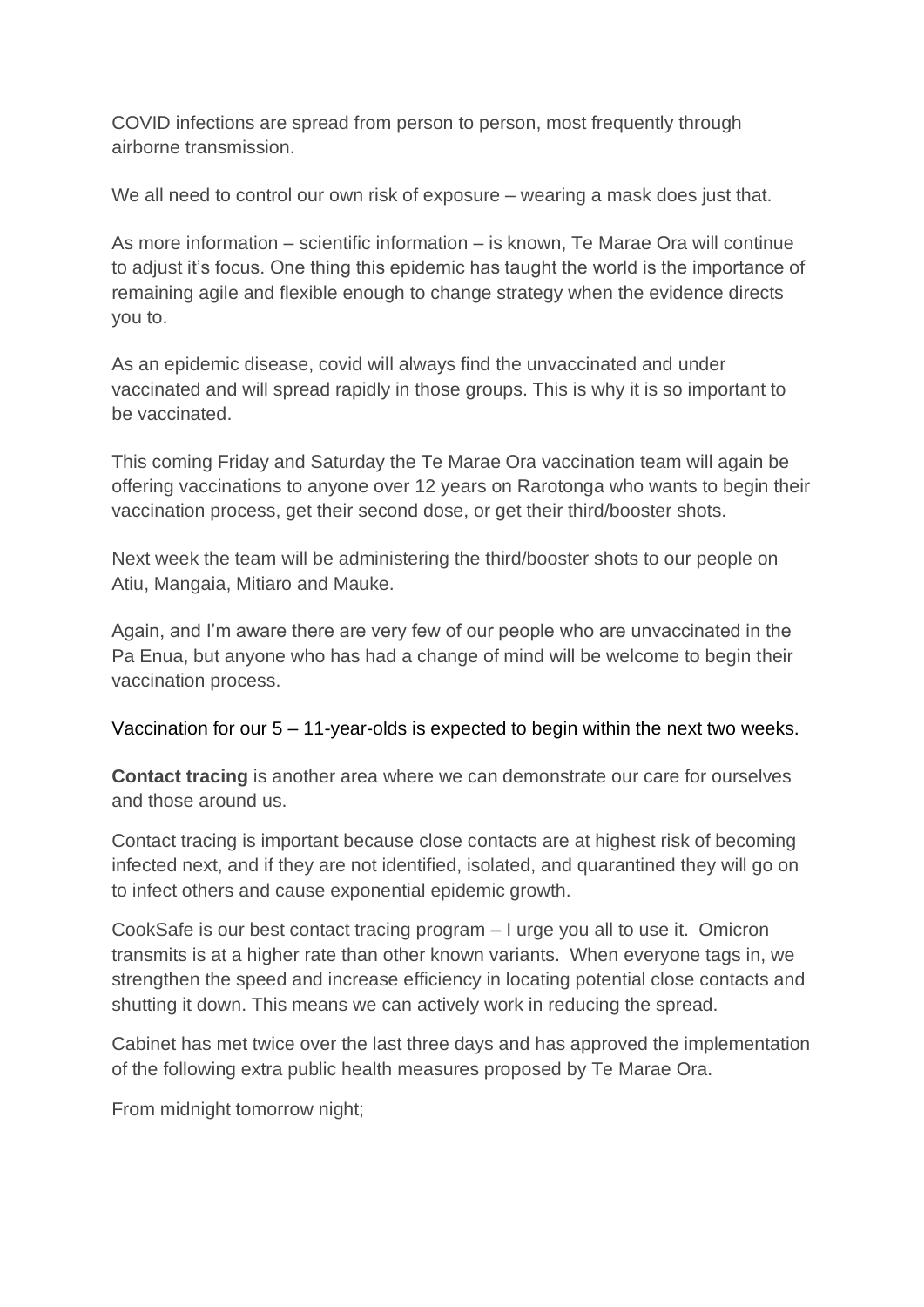- face coverings are to be worn in all indoor spaces the only exceptions to this are our under 6's and schools, where face masks are not mandatory for students but will be allowed;
- a maximum of 100 people can attend any event or gathering
- a maximum of 100 people can be in any bar, nightclub, café, or restaurant at any one time

In addition, we have the following **travel related measures** that will help to protect us all.

- everyone travelling to any of the Pa Enua must be vaccinated (or have a Pa Enua travel exemption)
- everyone travelling to any of the Pa Enua must provide a negative rapid antigen test on the day of departure
- no-one can travel to the Pa Enua (excluding Aitutaki) without first spending 7 continuous days in the Cook Islands

And from 1 February, for a month, no unvaccinated people will be allowed entry into the Cook Islands. The only exception is children under 5 years who are travelling with Cook Islands Residents or Work Permit Holders.

For two years now we have lived in the shadow that COVID-19 has cast over our planet.

Our ocean has been our protection, and our closed borders have kept us covid-free. In the beginning that was the only protection we had.

But it has come at a great price to our livelihoods and our way of life, and we have lost many of our people who've gone away to find work to support themselves and their families. Our biggest industry and source of revenue – tourism - ground to a halt.

Now we have a viable and highly successful vaccine to either prevent us from getting the virus or protecting most of us from serious illness, hospitalisation and death.

By monitoring developments overseas and taking the best medical and scientific advice we've had access to, we have cautiously reopened our country.

More and more these days people are talking about 'living with covid', just as we have grown to live with the common cold and the flu which is still fatal to a few. Some scientists are suggesting that after the whirlwind way the Omicron variant has spread, peaked and then started to die down around the world, covid may be beginning to wane.

I hope they're right, but only time will tell.